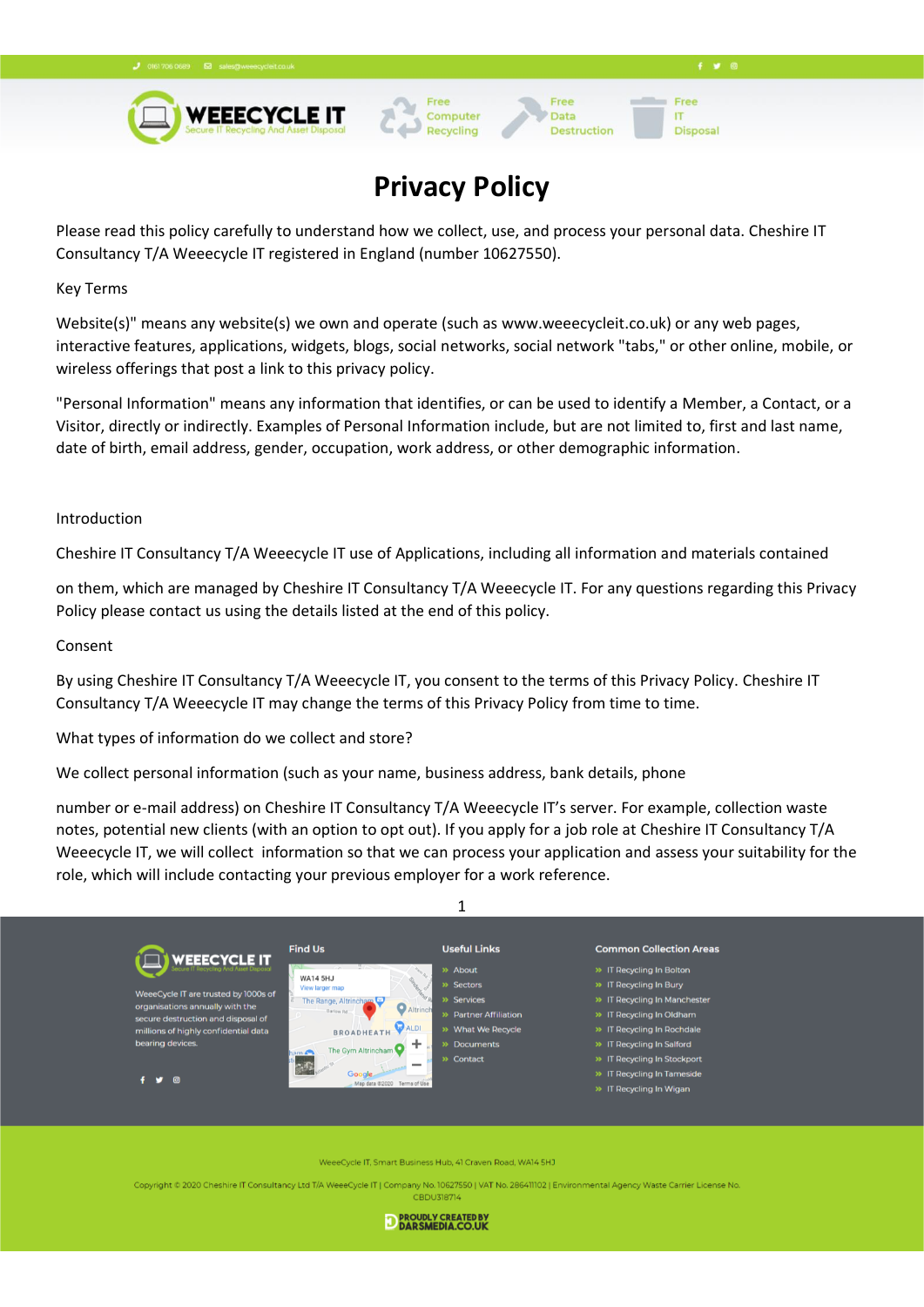

# **Privacy Policy**

Computer

Recycling

Free

Data

**Destruction** 

 $f \times 0$ 

Free

**Disposal** 

**IT** 

How and why do we need information collected?

Establishing and maintaining communications with you and your Business, information will

be retained by Cheshire IT Consultancy T/A Weeecycle IT in a secure environment, will be kept confidential, and will only be used in connection within Cheshire IT Consultancy T/A Weeecycle IT's business activities or as necessary to Comply with the law or the requests of law enforcement agencies or regulators. For example, waste notes submitted

for the purposes of a collection which contains, customers name, address and phone number will have to be kept as we have a legal obligation to keep waste notes for a minimum of 5 years.

### Security

We take appropriate security measures to ensure that we keep your information accurate and up to date, we will also take steps reasonably possible to ensure that your data is treated securely, and in accordance with this privacy policy.

We will take reasonable technical and organizational precautions to prevent the loss, misuse or alteration of your personal information.

We adhere to strict Data Protection policies within our site location which includes the physical security of your data. All confidential paperwork is stored in locked cabinets until 5 years has passed.

Sharing of your personal information

The information you provide will not be sold or rented nor will it be shared with third

parties unless we have your permission (example a business reference).

The information will only be used to send standard e-mails and correspondence, such as orders, queries, acknowledgment, invoices & statements.

Payment processing and fraud:

Where submitted, your card details may be disclosed to banks or relevant financial



WeeeCycle IT, Smart Business Hub, 41 Craven Road, WA14 5HJ

Copyright © 2020 Cheshire IT Consultancy Ltd T/A WeeeCycle IT | Company No. 10627550 | VAT No. 286411102 | Environmental Agency Waste Carrier Lice **CBDU318714** 

D PROUDLY CREATED BY DARSMEDIA.CO.UK